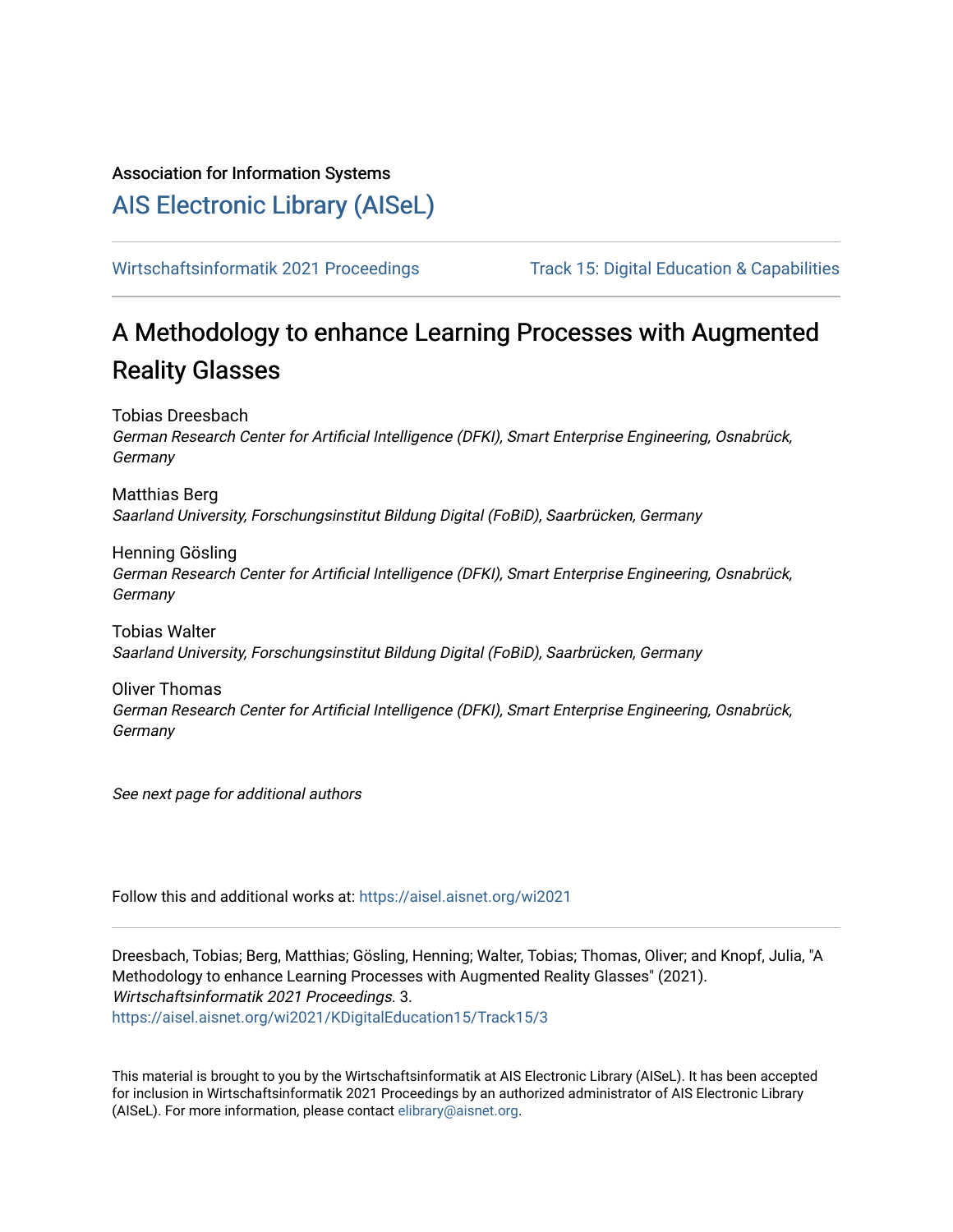### Presenter Information

Tobias Dreesbach, Matthias Berg, Henning Gösling, Tobias Walter, Oliver Thomas, and Julia Knopf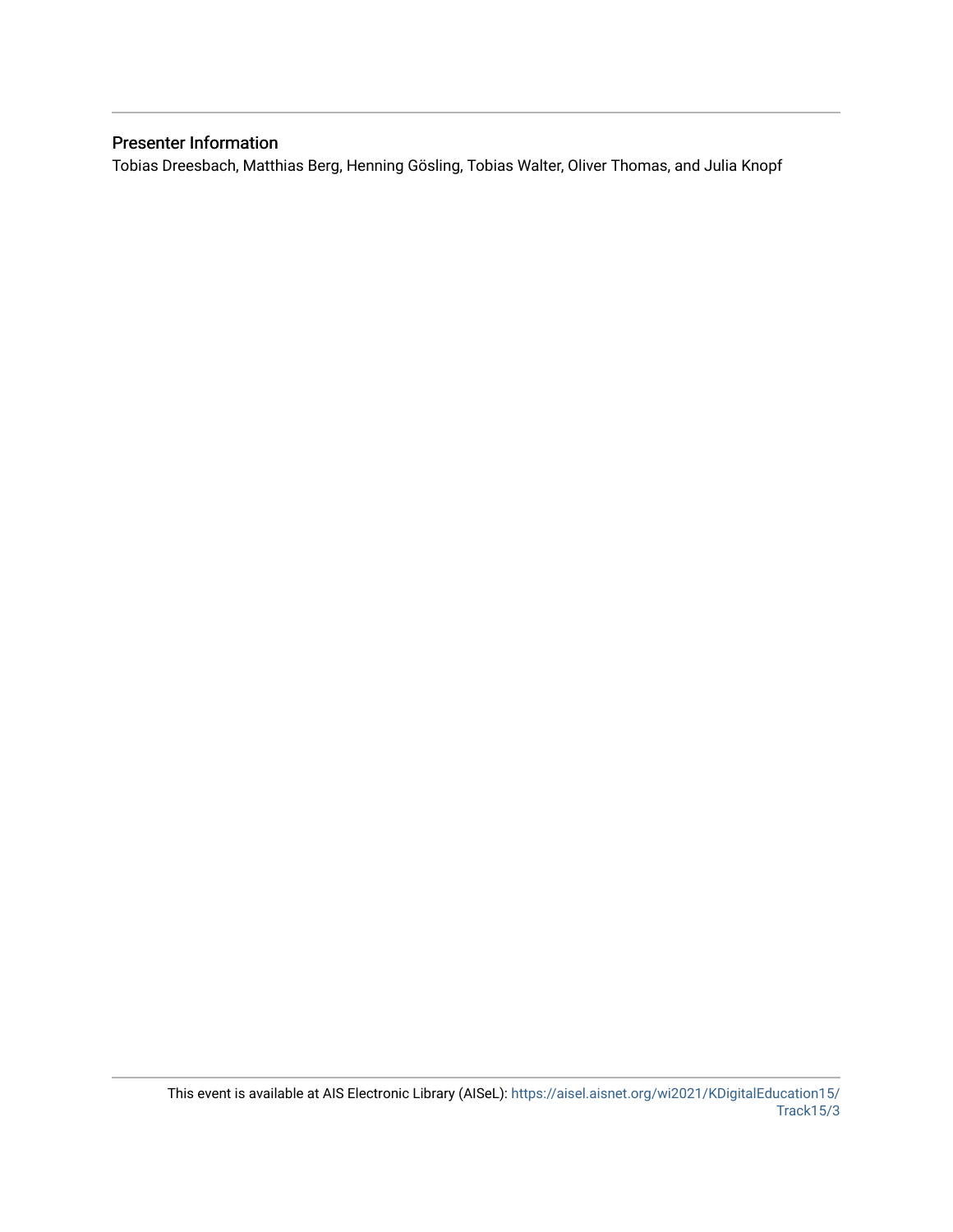## A Methodology to enhance Learning Processes with Augmented Reality Glasses

Tobias Dreesbach<sup>1</sup>, Matthias Berg<sup>2</sup>, Henning Gösling<sup>1</sup>, Tobias Walter<sup>2</sup>, Oliver Thomas<sup>1</sup>, and Julia Knopf<sup>2</sup>

<sup>1</sup> German Research Center for Artificial Intelligence (DFKI), Smart Enterprise Engineering, Osnabrück, Germany {tobias.dreesbach,henning.goesling,oliver.thomas }@dfki.de

2 Saarland University, Forschungsinstitut Bildung Digital (FoBiD), Saarbrücken, Germany {matthias.berg,tobias.walter,julia.knopf}@fobid.org

Abstract. Although Augmented Reality (AR) encourages self-managed learning and enhances the learner's reflection only few companies and schools use AR glasses in vocational training. In our research project we aim to support the dissemination of AR and speed up the augmentation of existing learning processes. But we did not come across methodologies for transferring a conventional learning processes into learning processes for AR Glasses. Therefore, we developed a methodology to enhance conventional learning processes with AR glasses by supporting the creation of AR enrichments for the individual process steps. We describe a use case of an electro engineering lesson that is enriched with AR elements using our methodology.

Keywords: Augmented Reality Glasses, Learning Process, Methodology

#### 1 Introduction

With Augmented Reality (AR), virtual 3D objects are integrated into a real environment in real time [1]. AR learning experiences enhance learning gains as well as motivation and help students to perform learning activities [2-3]. AR glasses capture the environment and integrate virtual elements in the user's field of view. Areas of application include a wide range of topics, target groups and academic levels [4]. Several research projects target the field of AR in vocational training, e.g. [5-6]. AR in vocational training encourages self-managed learning for direct instructions and enhances the reflection of the learners in task-oriented settings [7]. However, just a small number of the surveyed companies in a recent study use AR glasses in their vocational training [8]. Main concerns according to [9] are social consequences, privacy, security and a missing added value. To spread the use of AR in vocational training, we propose a methodology for the conversion of conventional learning processes into AR-based learning processes that takes the technical limitations of AR glasses into account. More precisely, with our methodology we want to ease and speed up the conversion of learning processes to AR-based learning processes. We aim to

16th International Conference on Wirtschaftsinformatik, March 2021, Essen, Germany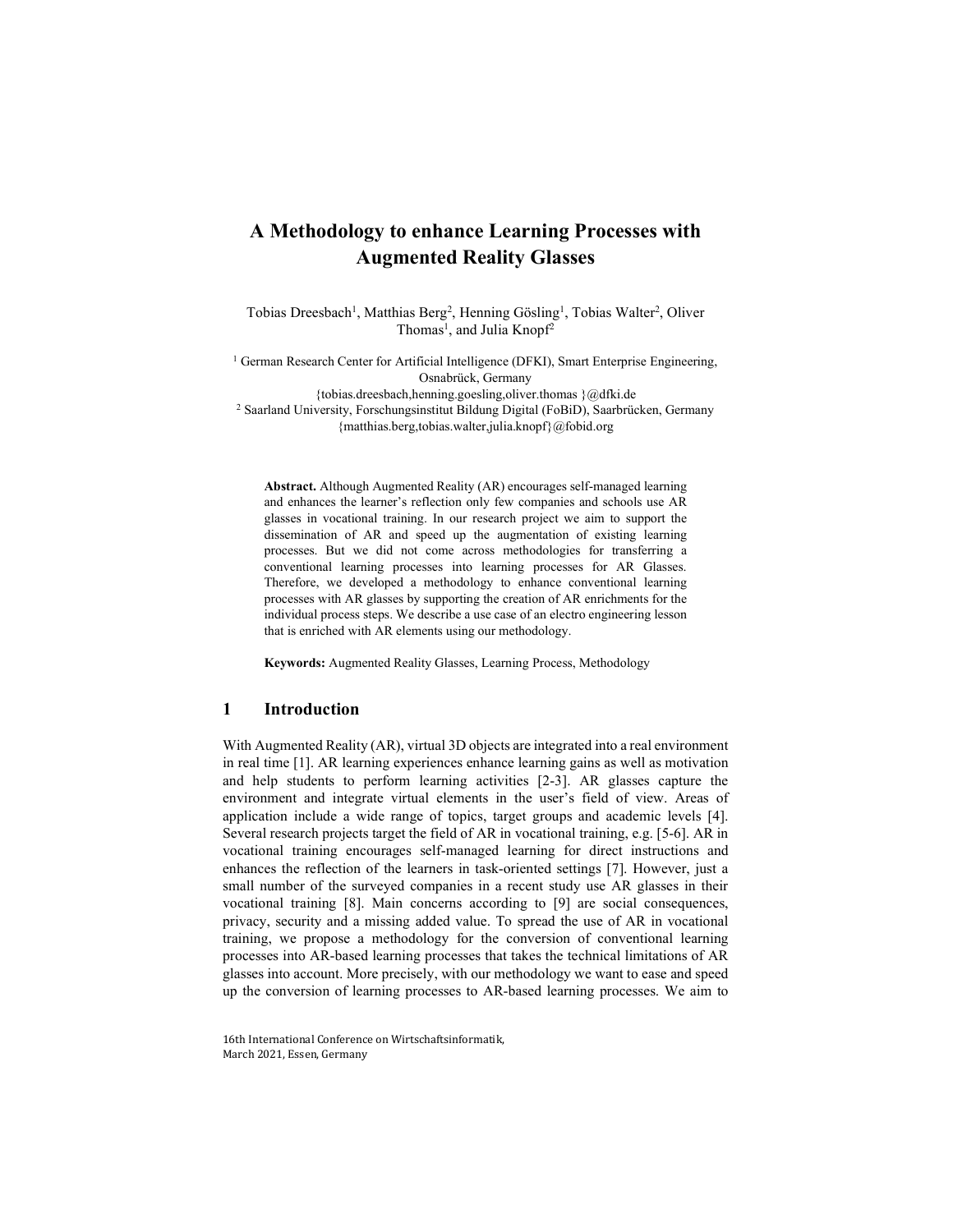encourage the didactical use of AR glasses in learning settings so that more students can experience AR glasses with their potentials [7]. Beyond that our research provides suggestions to people who are not familiar with the implementation of AR applications. A few methodologies for the integration of AR devices in specific domains can already be found in the literature. For example, for the integration of AR into an intralogistics context [10] and into an Industry 4.0 context [11]. In the field of education, [12] proposed a methodology consisting of three steps to integrate AR devices into practical learning processes in an industrial environment: (1) A process analysis using the Business Process Model and Notation (BPMN) as the modelling language for the documentation of the conventional learning process. (2) Definition of process types and their AR potential. (3) Identification of the suitable AR device (tablet, smartphone, smart glasses) for each process type and implementation of an application for the ARbased training. A methodology for how to use AR glasses to improve the vocational training is given by [13]. They provide a list of design elements to exploit AR and wearable sensors for training purposes, e.g. with augmented paths to guide the trainee's motions or interactive virtual objects. For some of the design elements the expert's performance is captured in a certain process step with sensors and the trainees use AR glasses to project the captured data into their field of view. As we did not come across an established methodology to enhance existing conventional learning processes with AR glasses, we examined our research with the following research question: Which steps are necessary to enhance a conventional learning process with AR glasses? In our ongoing research project, we evaluate the methodology regarding four technical use cases – one of those from a metalworking company we present in this paper.

#### 2 Development of the Methodology

In our research project we identified the problem of a missing structured approach to convert conventional learning processes into AR-based processes. Therefore we used the design science research methodology (DSRM) proposed by [14] to enhance learning processes with AR glasses by supporting the creation of AR enrichments for the individual process steps. We used the DSRM, because it provides well-established guidelines for research in information systems and helps us to insure the relevance and effectiveness of our research output. The DSRM includes six steps, as shown in figure 1. We identified the problem (step 1) when we documented four processes in a technical training with BPMN to convert them to AR-based learning processes: (1) the operation of a milling machine, (2) the assembly of a two-way circuit, (3) an air conditioner, and (4) the programming of a servomotor. We decided to (step 2) develop a methodology for creating and adapting AR elements to the individual process steps after we scrutinized the BPMN models. In a literature review we identified applicable methodologies for the integration of AR devices in educational processes. For the design and development (step 3), we interviewed nine teachers and trainers in the field of vocational training about the didactic theory behind the use cases. We created a didactical and technical concept out of the results and applied the concepts to the learning processes. We are now implementing a prototype for AR glasses (step 4)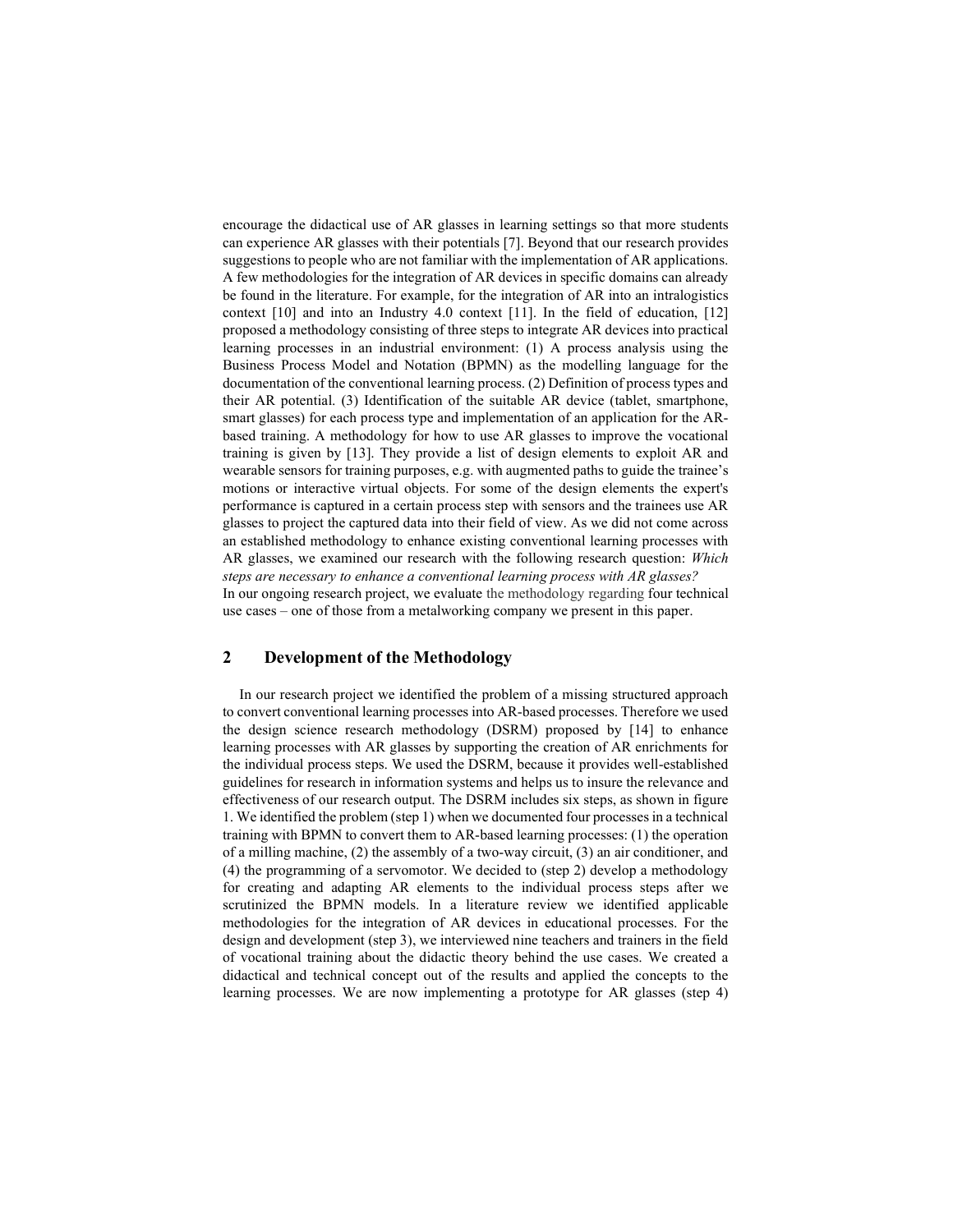covering the elicited use cases. During the evaluation (step 5), we will iterate back to compare our initial objectives to the actual observed results and to improve the effectiveness of our knowledge contribution [14]. We will evaluate our methodology by conducting a summative test [15] where we will measure the effects of the AR-based learning processes. A case study with students will be performed as well as expert interviews with teachers and trainers.

| Further iterations                                                                                  |                                                                                                                                              |                                                                                                                  |                                                                                               |                                                                                                                                                        |                                                     |                                                       |
|-----------------------------------------------------------------------------------------------------|----------------------------------------------------------------------------------------------------------------------------------------------|------------------------------------------------------------------------------------------------------------------|-----------------------------------------------------------------------------------------------|--------------------------------------------------------------------------------------------------------------------------------------------------------|-----------------------------------------------------|-------------------------------------------------------|
| and motivation                                                                                      | Problem identification   Objects of the solution   Design and                                                                                | development                                                                                                      | <b>Demonstration</b>                                                                          | Evaluation                                                                                                                                             | Communication                                       |                                                       |
| A missing structured<br>approach for<br>developing AR-based<br>learning processes for<br>AR glasses | Developing a structured<br>approach to enrich the<br>individual process steps<br>of a conventional<br>learning processes with<br>AR elements | Identifying and<br>conducting the steps to<br>convert a learning<br>processes and<br>documenting the<br>approach | Converting four<br>conventional training<br>processes into AR-<br>based learning<br>processes | We will measure the<br>effects of the AR-based results with this<br>learning processes<br>regarding usability,<br>acceptance and<br>knowledge transfer | We communicate our<br>research-in-progress<br>paper | <b>Specification</b><br>in our<br>research<br>project |
| - Process elicitation<br>- Process modelling                                                        | - Literature review                                                                                                                          | - Creating didactical<br>and technical concept<br>Expert interviews                                              | Prototyping                                                                                   | Field tests<br>Expert interviews<br>Ouantitative surveys                                                                                               | - Presentation of the<br>methodology at WI<br>2021  | <b>Applied</b><br>research<br>activities              |
|                                                                                                     |                                                                                                                                              |                                                                                                                  |                                                                                               |                                                                                                                                                        |                                                     |                                                       |

Completed and partly presented in this paper

Ongoing research

Figure 1. Applied design science research method adopted from [14]

We divided our methodology in five consecutive steps:

1. Process analysis. An analysis of the problem statement is recommended. The inspection of the actual process and its environment provides an uniform understanding of the process [10]. Involved participants depend on the learning process and can have multiple roles which are the process owners (like teachers, trainers, foremen), didactic experts, students, trainees, AR experts, developers, and a project manager. The process owners make suggestions for the process selection and explain the process activities. All teaching materials are reviewed by the participants, and a shadowing approach is used during a learning session to observe possible failures and deviations regarding the optimal process. A process model is prepared to document the recorded process and its subprocesses. We suggest BPMN as the modelling language similar to [10] and [12]. Finally, the documented BPMN process is discussed with the process owners to confirm the correctness and completeness.

2. AR element selection. If the BPMN model is complete and consistent, all process steps in the BPMN model are evaluated regarding their potential for an AR enrichment. AR elements can be bound to the world to stay at the same position as the user moves around. They can also be bound to the user's device so that they are persistently available but not in a distracting manner. A wide range of AR elements to enrich a process is already discussed in the literature. Some examples for generic elements are: pictures, videos, explosion diagrams, X-ray visuals to uncover hidden structures and assisting visual aids like arrows as well as guideline and highlight elements [16]. For a wide range of AR elements [13] present how to use them for industrial training. Sometimes markers are needed to anchor the position of virtual objects to the real world. Moreover, a combination of the AR elements can increase the context sensitivity. While the AR experts present suggestions for possible AR elements, the process owners and didactic experts including the teachers and trainers express their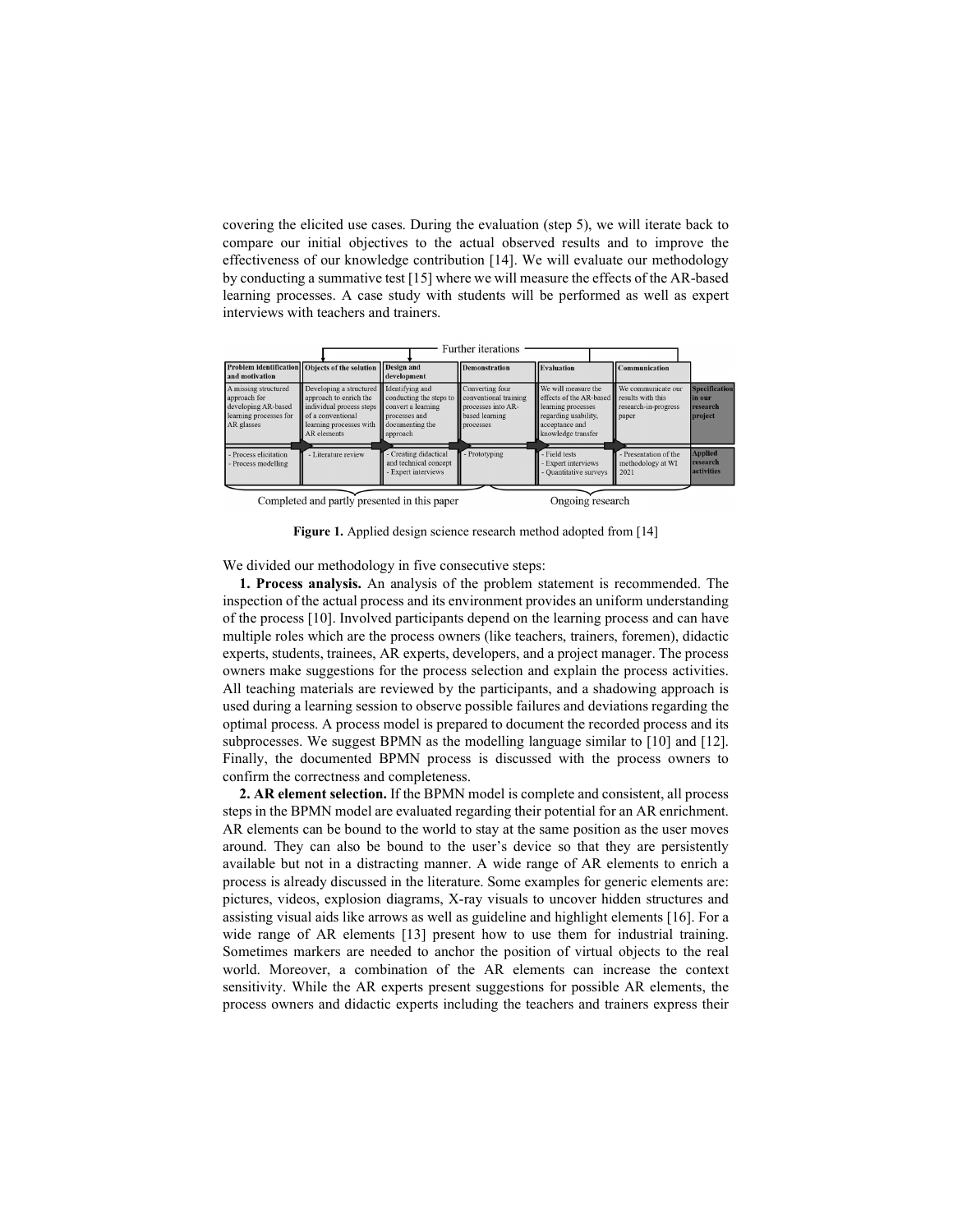demands and evaluate the AR element's didactical value for the individual process steps. The role of the developers is to give feedback regarding the technical feasibility based on a shortlist of AR devices. If all participants agree to the selection, the project manager adds the AR elements as comments to the BPMN process steps. When the elements are not sufficient to support the process step new elements must be created.

3. Creation of new AR elements. When the process requires the development of new AR elements, the need of improvement for a process step and the underlying didactical concept is discussed between all participants and requirements are defined. Ideas for suitable realizations can also be suggested from all participants. In consideration of the didactical concept, the AR experts and the developers propose technical feasible and context-sensitive AR elements to enrich the process step and get feedback for it. If possible, a generic structure of the AR elements is preferred to reduce the effort. Generic elements can be reused with new content and combined with other AR elements in further process steps.

4. Clarification of the process concept. If all process steps are enriched, the project manager transfers the BPMN model with the AR enrichments into a detailed process concept which is provided to all participants. The concept contains a list of all process steps and their AR enrichment. It documents the demands of all participants and summarizes the results of the technical feasibility. A visual mock-up for the AR elements can be added to the concept.

5. Effort and feasibility review. In the last stage of our methodology the results are evaluated in a group discussion between all project participants. If problems in the concept are detected or demands are not fulfilled the process concept is adapted. The AR experts and developers select AR glasses based on the requirements and the predefined shortlist. After the successful evaluation, the implementation begins.

#### 3 Methodology Application for a Technical Learning Session

In one of our use cases, recorded in a metalworking company, basic knowledge and skills in the field of electrical engineering are imparted during the construction of a multiway switching with one light bulb and two light switches. First, the trainees receive an instruction and theoretical background in the field of electrical engineering and must draw a circuit diagram. In a following practical part, they assemble the circuit based on their plan and check its functionality on a test stand. The assembly sequence is not prescribed. By acting independently in an authentic situation, new knowledge structures are supported which, according to the principles of situated learning, prevent inert knowledge [17]. For the application of our methodology we documented the process using a BPMN model, reviewed all teaching materials, and used a shadowing approach during a session to observe deviations regarding the optimal process. Since our documented BPMN process was discussed with the process owners we continued with the second step of our methodology. The AR experts of our project suggested AR enrichments for most steps of the process model by combining AR elements that were known from the literature and presented it to the process owners and didactical experts. The AR elements included text elements, pictures, and videos for the explanation of the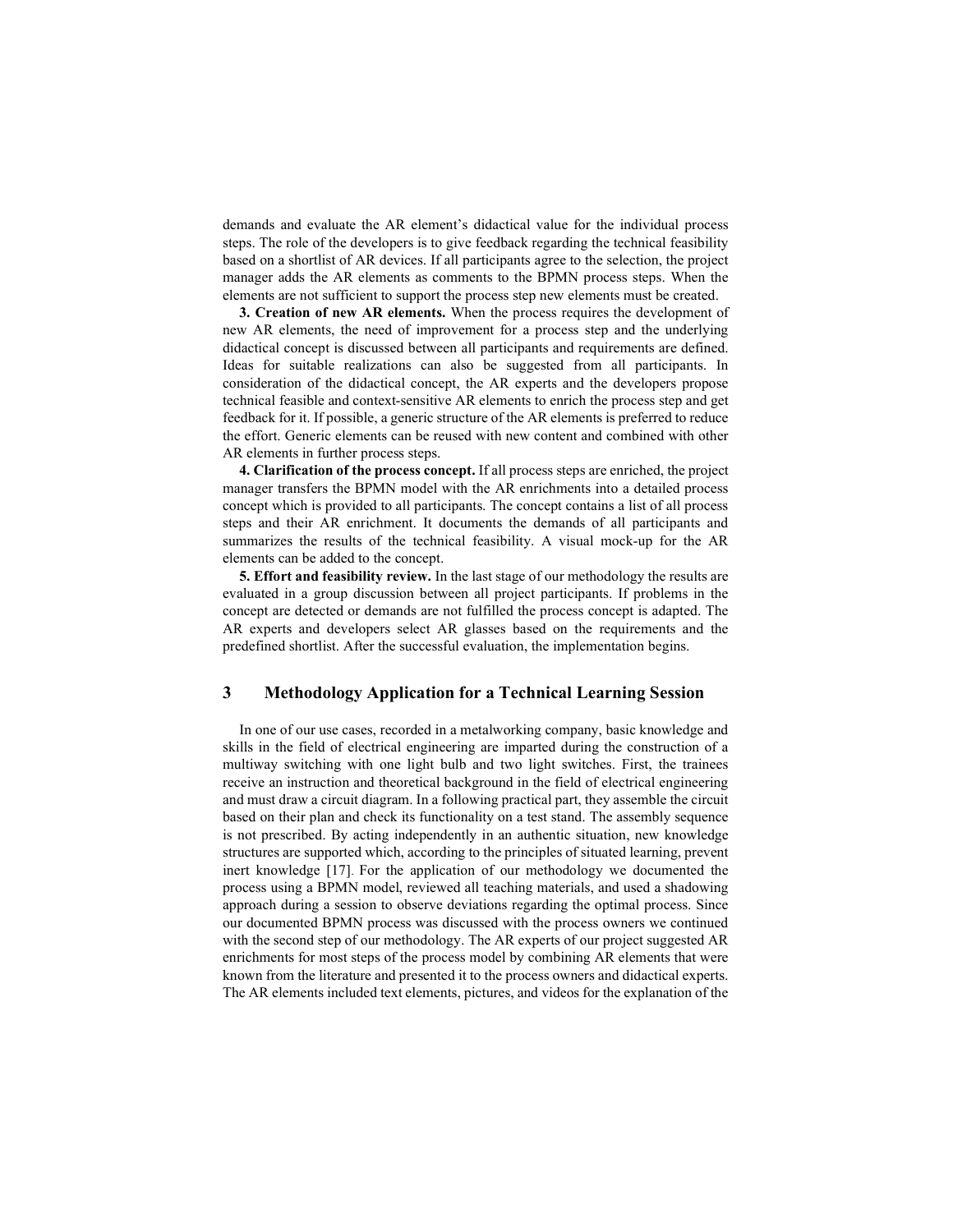process steps, checklists to support the self-management of the students and trainees, buttons to select working tasks and confirm their completion, a progress bar, a timer, and three-dimensional arrows to highlight physical artifacts within the physical location. QR codes were suggested to anchor the AR elements within a workplace like in other AR applications [18]. In the following discussion among all participants of our multidisciplinary team we worked out that the AR elements are sufficient for most process steps but additionally individual AR elements are required to support situated learning scenarios in the respective learning occupations – basically when a step was interactive, context-sensitive, collaborative, or strongly domain specific. In the third methodology step the required individual elements were developed. A challenging task was to check the accurate setup of the electrical parts and the wiring because the AR devices cannot interpret human actions during the assembly. The participants discussed the technical limitations of object detection and pattern recognition and, as a result, the process steps were enhanced with multiple choice queries, drag-and-drop matching tasks, and a questionnaire for the self-reflection if a task was successfully performed. During our fourth methodology step the enriched process was continuously updated in our process concept and reviewed by the process owners. We suggest adding value to the process concept by using mock-ups, which, in our use case, helped all participants to achieve a common understanding of the AR elements. A positive indicator of our methodology is that in the last step, the effort and feasibility review, no serious complications were detected.

#### 4 Conclusion and Outlook

In this paper we present a methodology to enhance conventional learning processes with AR glasses by supporting the creation of AR enrichments for the individual process steps. Our methodology is based on five steps: process analysis, AR element selection, creation of new AR elements, clarification of the process concept, and effort and feasibility review. We present the application of the methodology for a learning process in an electrical engineering lesson. Due to the domain of our four use cases the methodology is so far limited to vocational training processes. In the current section of our research project we are implementing the AR elements for the use cases. We are in the first iteration of the DSRM and the evaluation of our implemented AR elements will start soon by measuring the didactical effects of our AR-based learning processes. A case study will be conducted to test the effectiveness of our methodology where two groups of trainees perform the learning process either with or without the AR Glasses while we measure their learning outcomes. Moreover, we will enrich more learning processes with our project partners to validate the efficiency of our methodology.

#### 5 Acknowledgements

This Paper is accrued as part of the research project AdEPT (FKZ: 01PV18008E). The project is fostered from Federal Ministry of Education and Research (BMBF). We thank for the support enabled through that project.